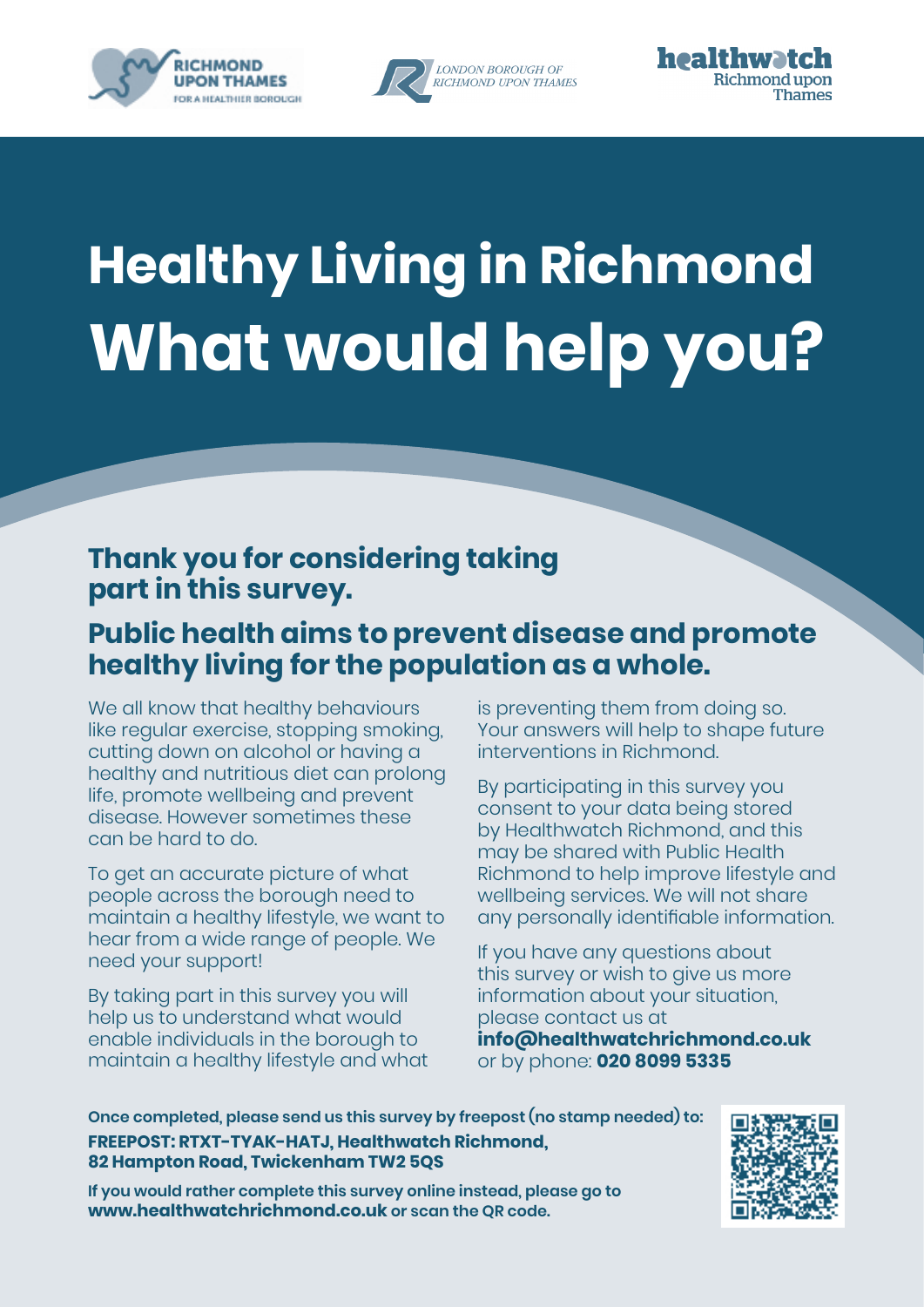# **Section 1: Healthy Eating**



#### **Would you like to eat more healthily?**

I do not believe I should / do not intend to change my behaviour

- I believe I should change my behaviour but have not yet made plans to do so
- I intend to take action about this but have not started yet
- I am actively trying to modify my behaviour
- I have modified my behaviour some time ago
- Not applicable / prefer not to answer

#### **What are your main reasons for wanting/not wanting to make this change?**

Reasons may include but are not limited to: preventing disease and illness, your appearance and the way you look, feeling healthier - or already being happy with these, having time to prepare or buy fresh food, having the right information, having the skills to prepare healthier meals, cost or money, liking or not liking certain foods, how easy/difficult it is to access healthy food.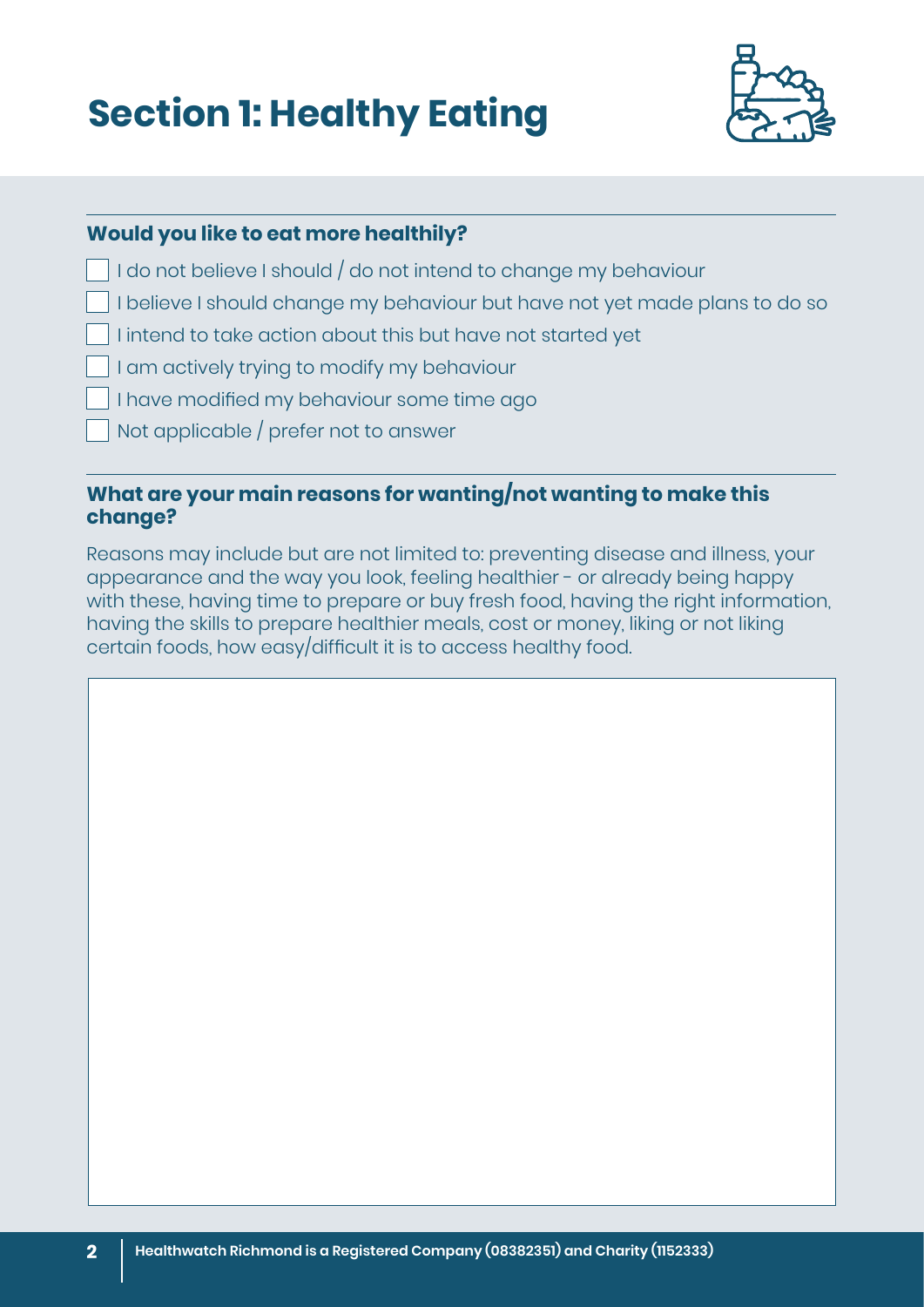Influences may include but are not limited to: peer, social or professional groups and norms, managers, relatives and family, health professionals, health checks, information and advertising.

#### **What barriers do you / did you face in changing your behaviour or habits?**

Barriers may include but are not limited to: lack of time and competing priorities, social or family pressure, affordability of healthy food, lack of access to healthy food such as in supermarkets, difficulty adjusting habits and cravings, lack of social support.

#### **What would help/ has helped you overcome these barriers or change your behaviour or habit?**

Factors may include but are not limited to: support from family and friends, improved motivation and self-belief, concern about consequences of poor diet, time for food shopping and preparation, affordability of healthy foods, and access to healthier fresh food options, food education such as nutritional information and cooking classes, healthy social environments.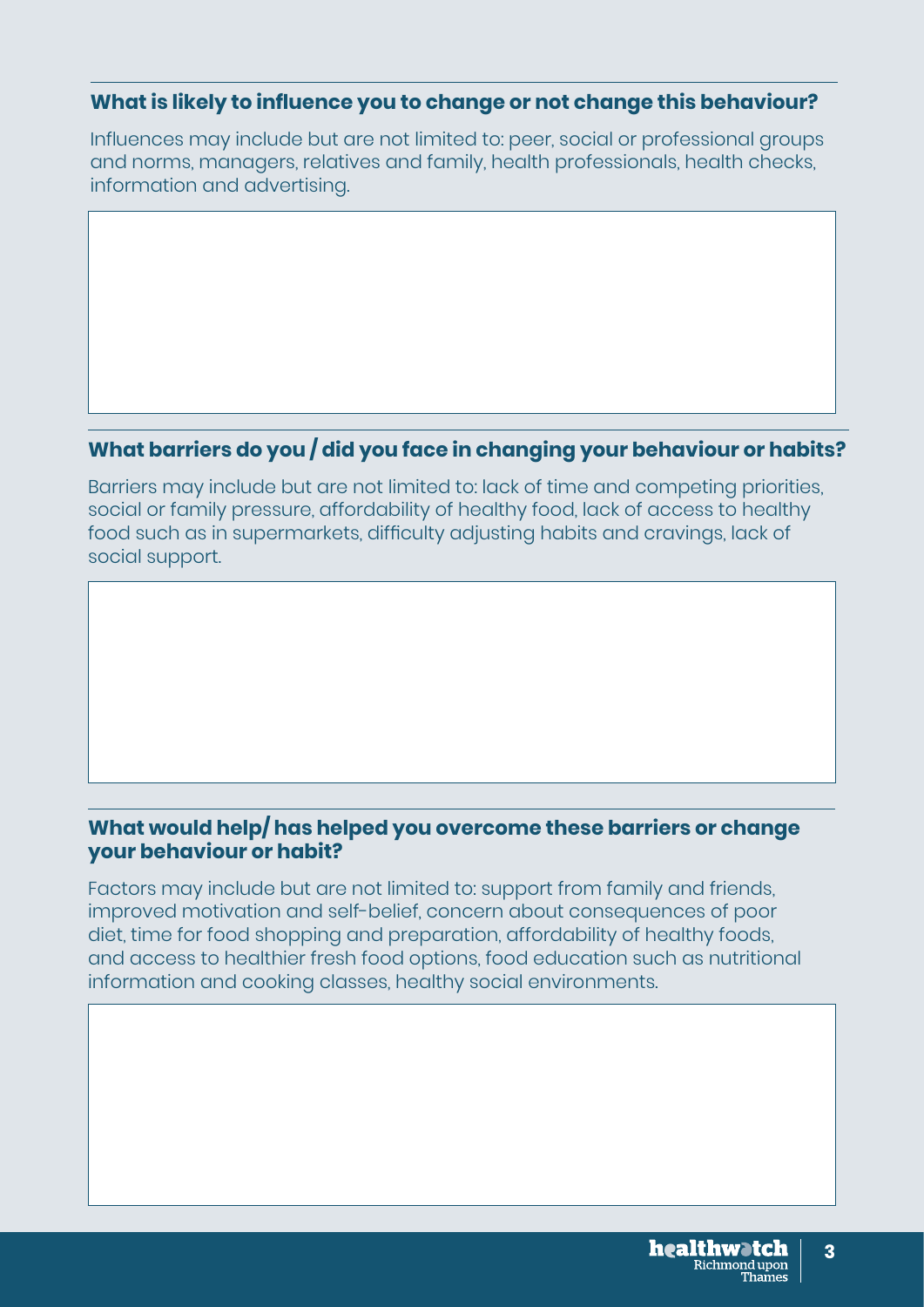| <b>Section 2: Physical Activity</b> |  |  |
|-------------------------------------|--|--|
|                                     |  |  |



#### **Would you like to increase your level of physical activity?**

- I do not believe I should / do not intend to change my behaviour
- I believe I should change my behaviour but have not yet made plans to do so
- I intend to take action about this but have not started yet
- I am actively trying to modify my behaviour
- I have modified my behaviour some time ago
- Not applicable / prefer not to answer

#### **What are your main reasons for wanting/not wanting to make this change?**

Reasons may include but are not limited to: preventing disease and illness, your appearance and the way you look, feeling healthier - or already being happy with these, having time, having the right information, cost or money, liking or not liking exercise, access to spaces for exercise.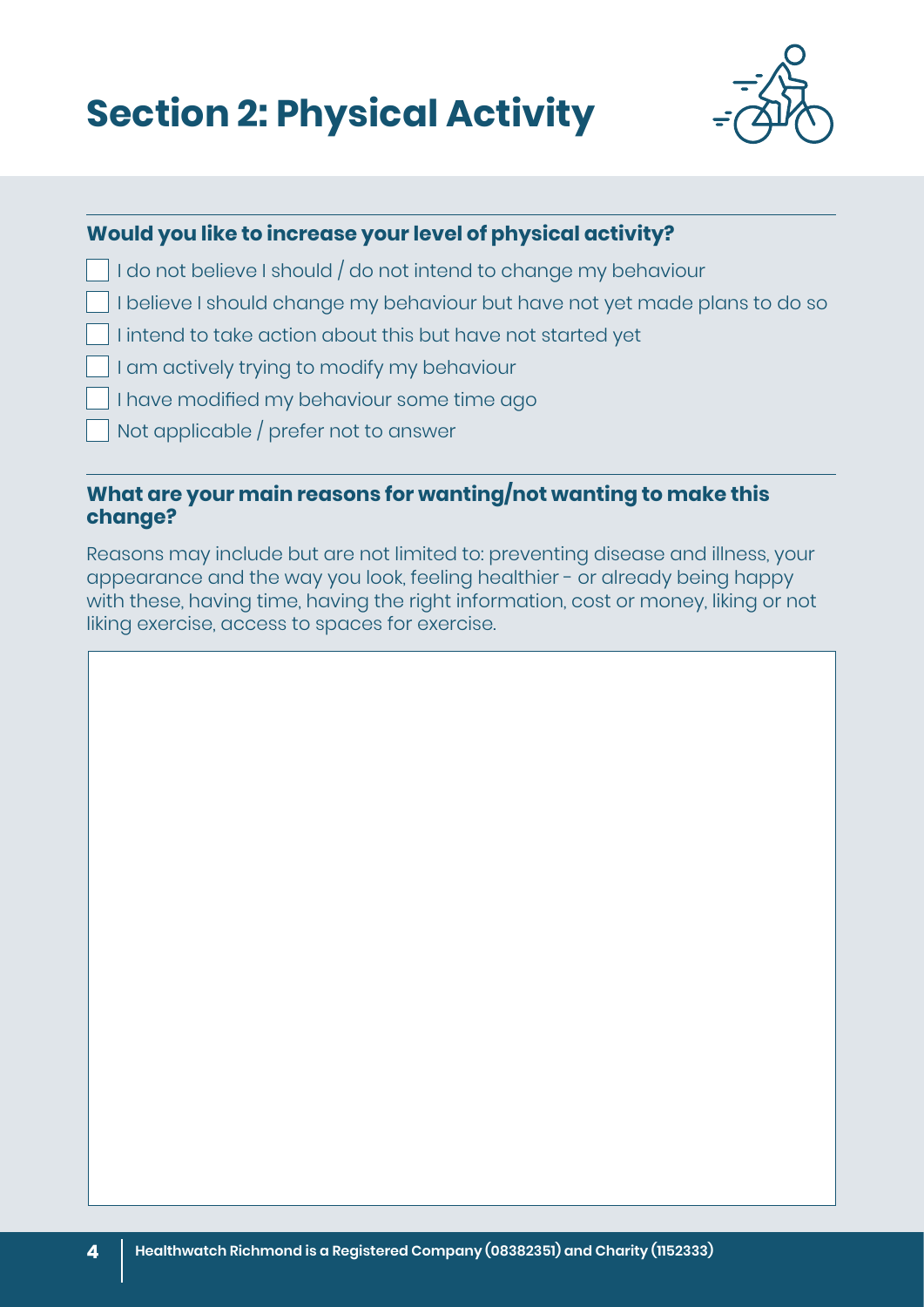Influences may include but are not limited to: peer, social or professional groups and norms, managers, relatives and family, health professionals, health checks, information and advertising.

#### **What barriers do you/ did you face in changing your behaviour or habits?**

Barriers may include but are not limited to: lack of time, competing priorities, lack of spaces to exercise or transportation to these places, lack of knowledge of where or how to do physical activity, affordability, difficulty adjusting habits, lack of social or family support, anxiety or fear of getting injured.

#### **What would help/ has helped you overcome these barriers or change your behaviour or habit?**

Factors may include but are not limited to: support from family and friends, improved motivation and self-belief, concern about consequences of lack of physical activity, time to do exercise, affordability and access to spaces for exercise and classes, opportunity to combine social life and exercise, improved education on the importance of exercise and how to exercise properly, safe environments to exercise, incentives to exercise such as from your employer.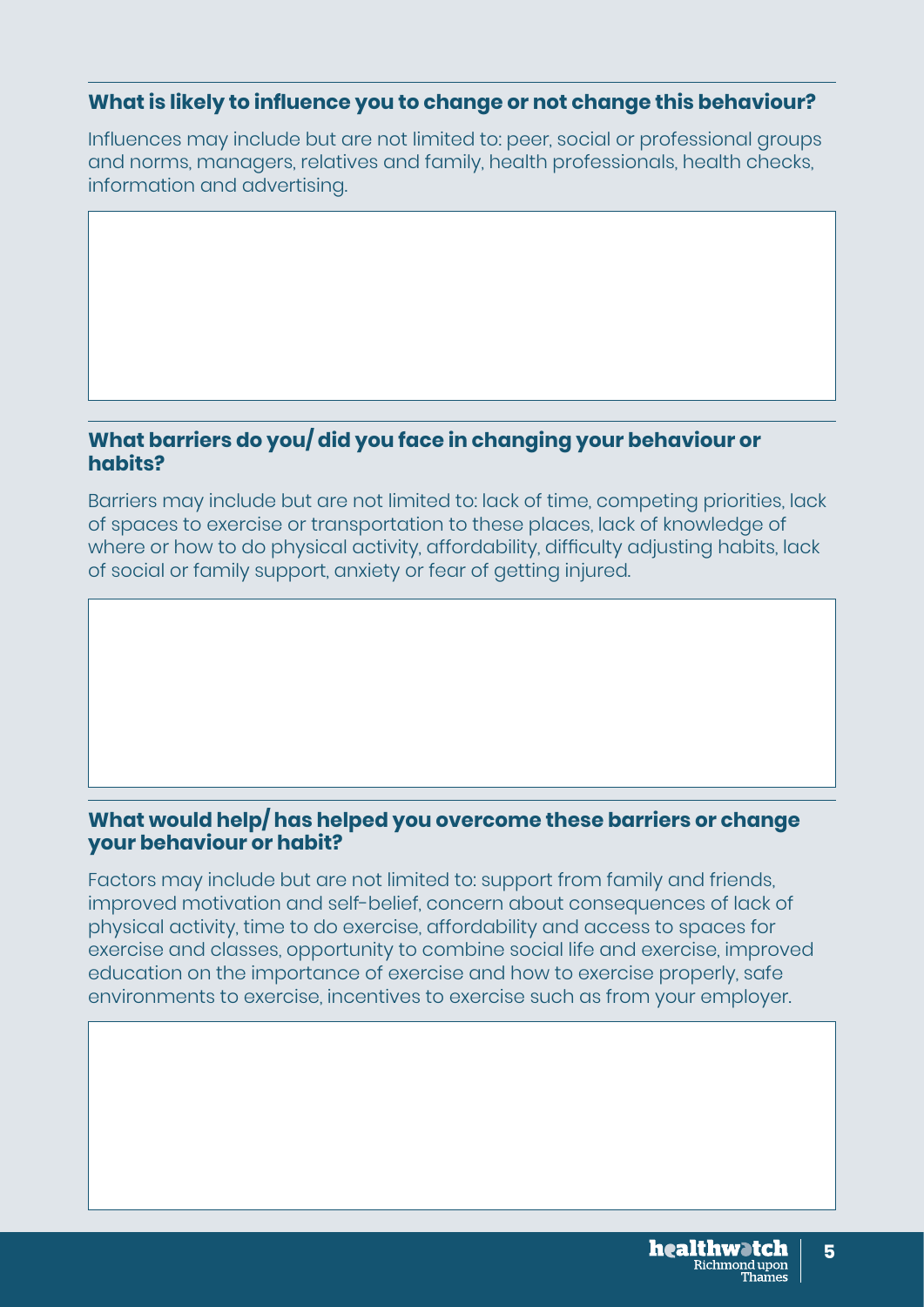**Section 3: Alcohol Consumption**



#### **Would you like to reduce the amount of alcohol that you drink?**

- I do not believe I should / do not intend to change my behaviour
- I believe I should change my behaviour but have not yet made plans to do so
- I intend to take action about this but have not started yet
- I am actively trying to modify my behaviour
- I have modified my behaviour some time ago
- Not applicable / prefer not to answer

#### **What are your main reasons for wanting/not wanting to make this change?**

Reasons may include but are not limited to: preventing disease and illness, your appearance and the way you look, feeling healthier, saving money, having the right information, you're comfortable with your habits, difficulties because of social pressure, using alcohol as a stress reliever.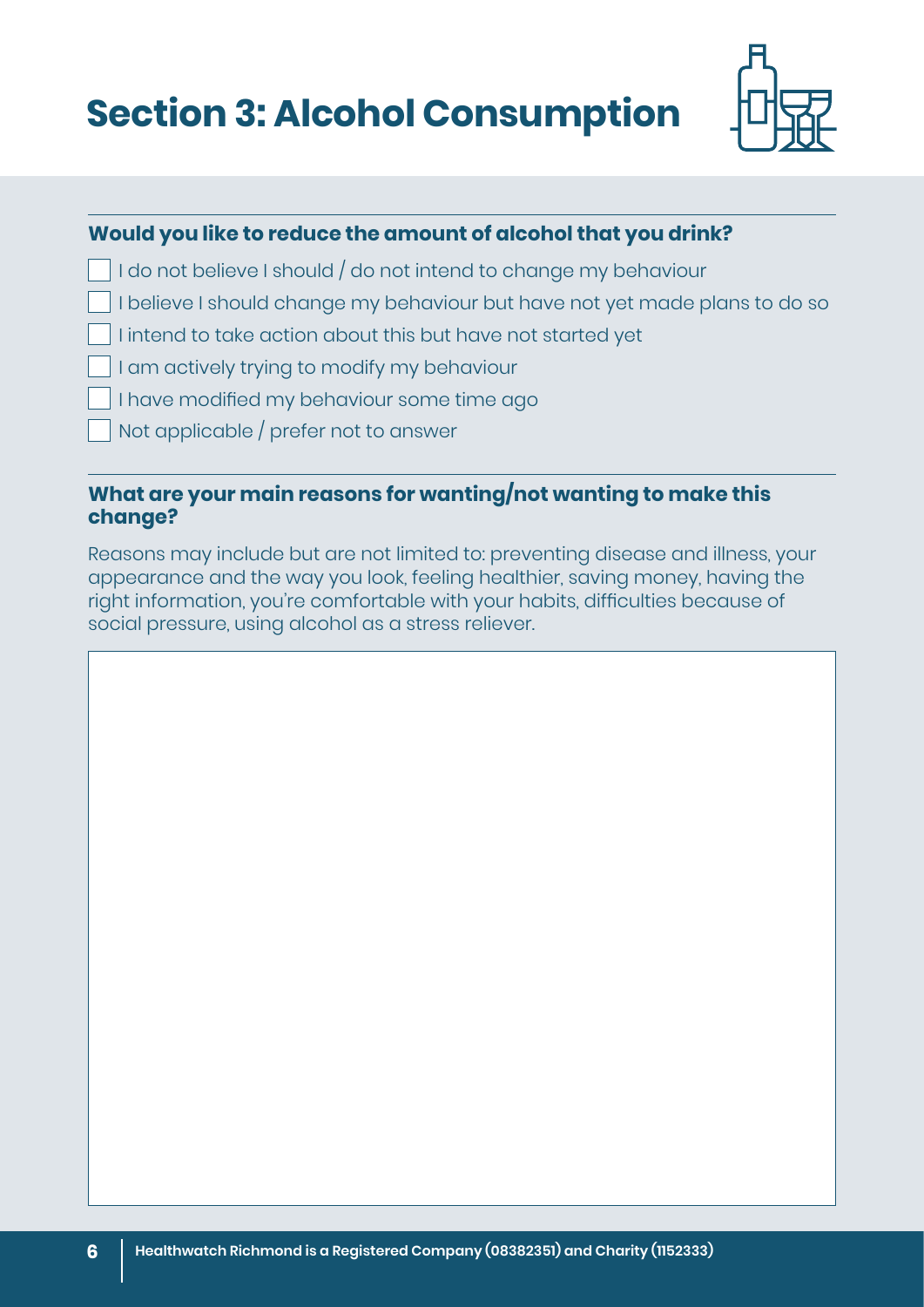Influences could include, but are not limited to: peer, social or professional groups and norms, managers, relatives and family, health professionals, health checks, information and advertising.

#### **What barriers do you / did you face in changing your behaviour or habits?**

Barriers may include but are not limited to: Lack of social support, lack of social environments without alcohol, difficulty adjusting habits, lack of information or treatment services to meet my needs.

#### **What would help/ has helped you overcome these barriers or change your behaviour or habit?**

Factors may include but are not limited to: support from family and friends, improved motivation and self-belief, better information or education about the consequences of alcohol, reduced social pressures to drink, mental health support, advice and information on the benefits of reduced alcohol consumption, changes to incentives from your employer

**7**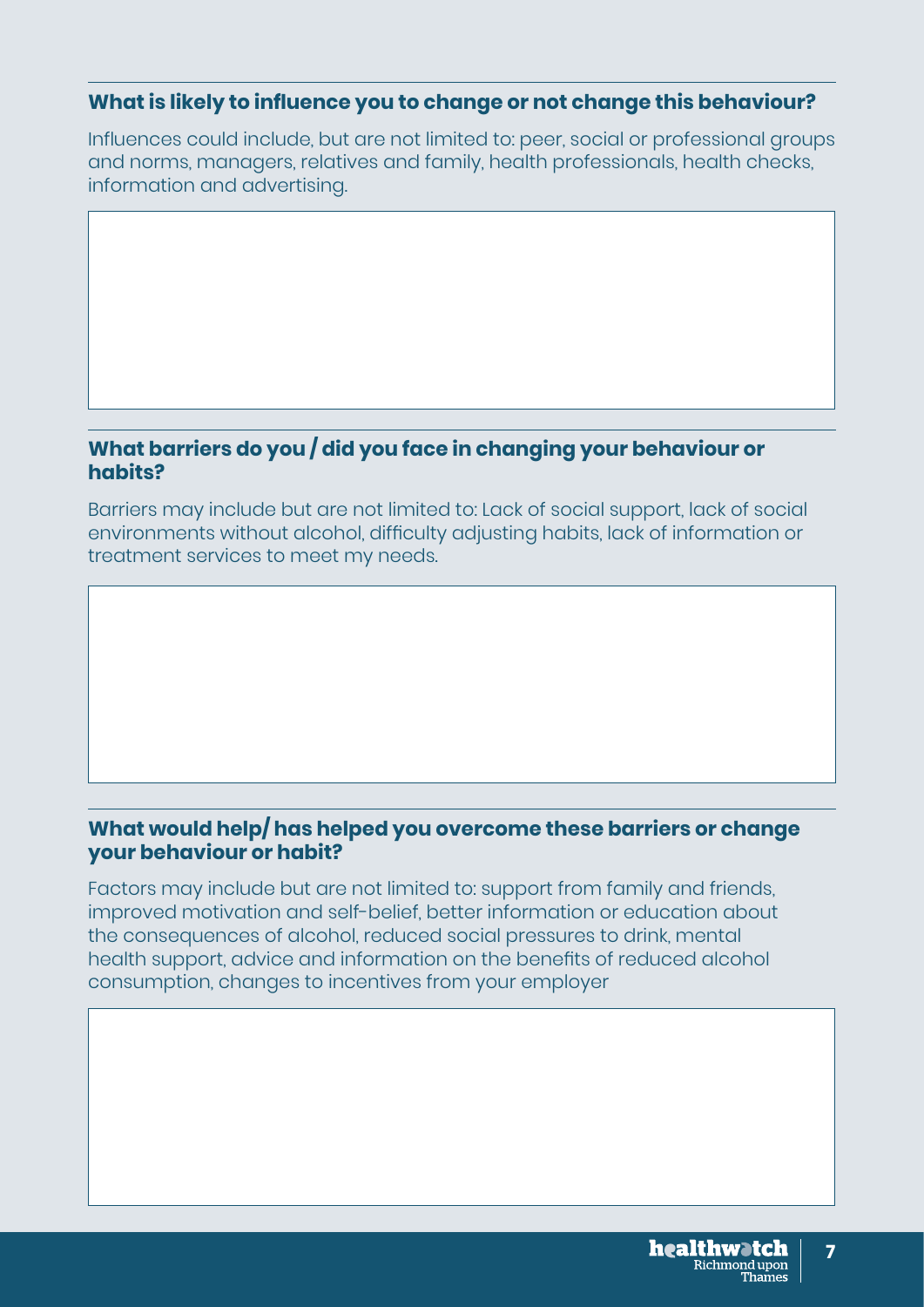## **Section 4: Smoking Habits**



#### **Would you like to reduce the amount you smoke?**

I do not believe I should / do not intend to change my behaviour

- I believe I should change my behaviour but have not yet made plans to do so
- I intend to take action about this but have not started yet
- I am actively trying to modify my behaviour
- I have modified my behaviour some time ago
- Not applicable / prefer not to answer

#### **What are your main reasons for wanting/not wanting to make this change?**

Reasons may include but are not limited to: preventing disease and illness, your appearance and the way you look, feeling healthier - or already being happy with these, having time, having the right information, cost or money, using smoking to relax/relieve stress.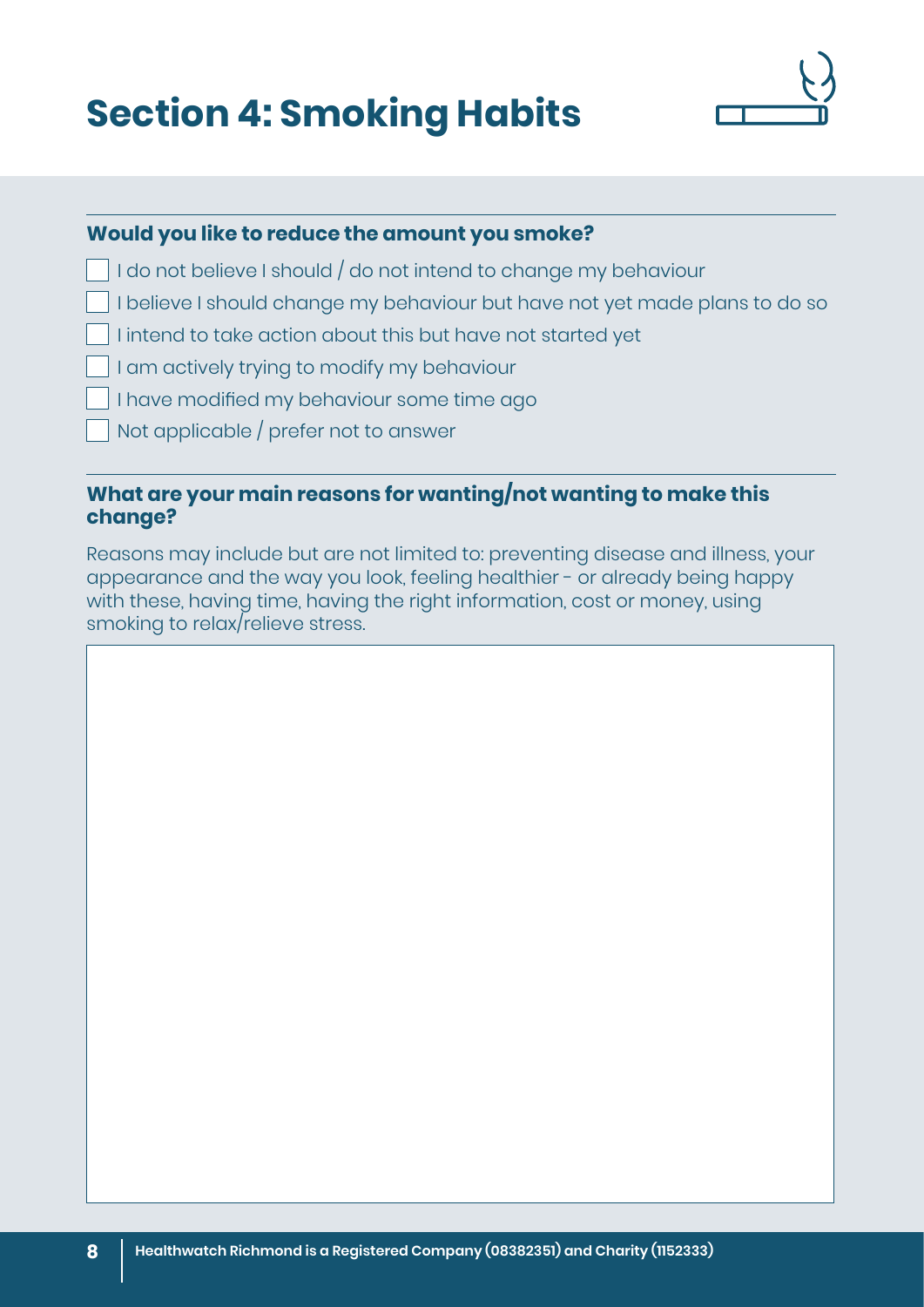Influences may include but are not limited to: peer, social or professional groups and norms, managers, relatives and family, health professionals, health checks, information and advertising.

#### **What barriers do you / did you face in changing your behaviour or habits?**

Barriers may include but are not limited to: Lack of social support, lack of social environments without smoking, difficulty adjusting habits, lack of information or appropriate treatment services to meet my needs.

#### **What would help/ has helped you overcome these barriers or change your behaviour or habit?**

Factors may include but are not limited to: support from family and friends, improved motivation and self-belief, concern about consequences of smoking, reduced social pressure to smoke, mental health support, advice and education on the benefits of smoking cessation, incentives to stop smoking such as from your employer.

**9**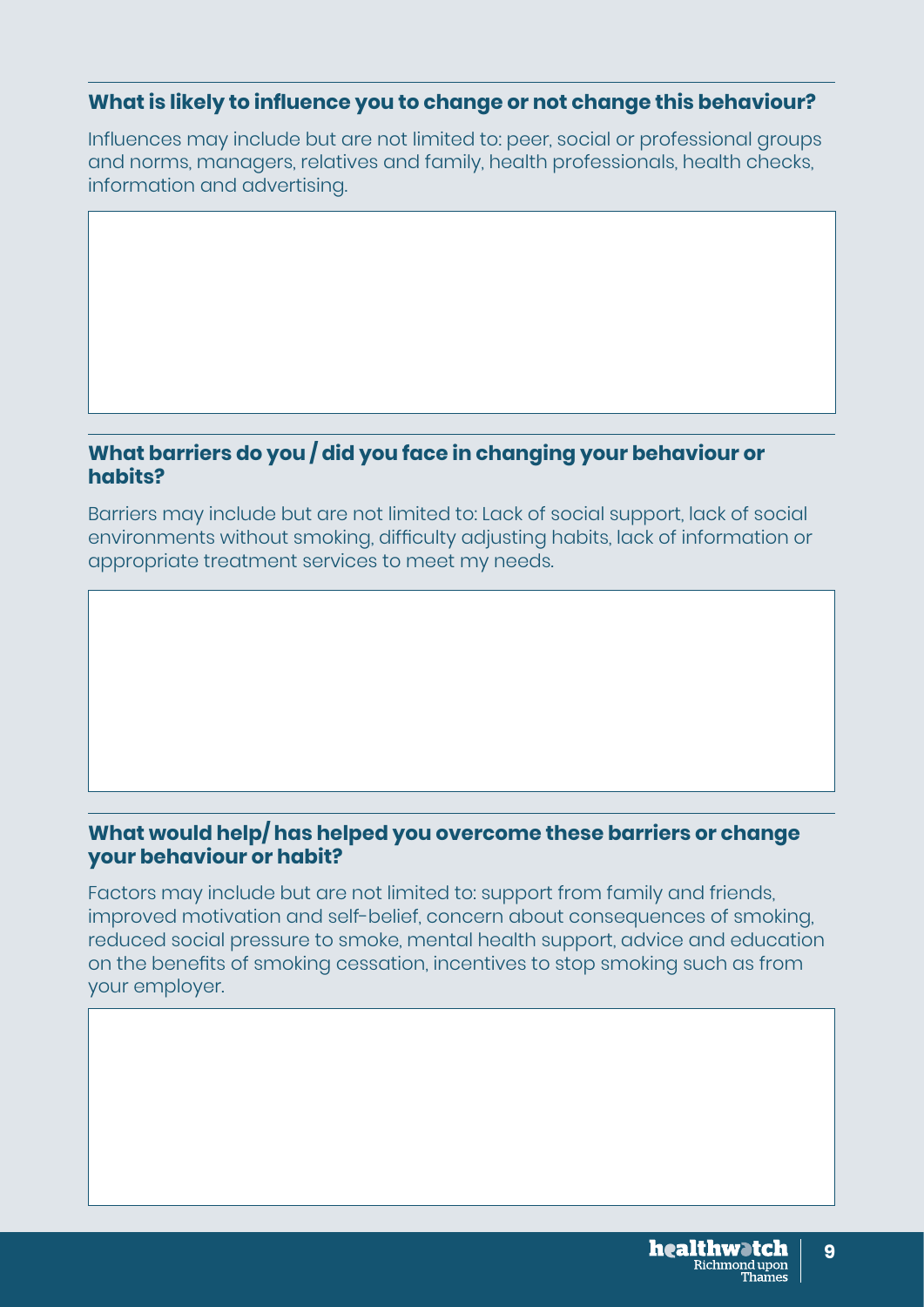### **Section 5: About You**



#### **Please tell us a little bit about you so that we know if we're speaking to a wide section of the community or if we need to do more to reach some people.**

#### **What is your home address?**

Please **ONLY** give the first four to five digits of your postcode. For example: TW1 9 / TW11 9

| <b>What is your age?</b>                                                                    | <b>What is your gender?</b>                                                              |  |  |
|---------------------------------------------------------------------------------------------|------------------------------------------------------------------------------------------|--|--|
| 18 to 24<br>25 to 49<br>50 to 64<br>65 to 80<br>80+ years<br>Prefer not to say<br>Not known | Woman<br>Man<br>Non-binary<br>Prefer to self-describe:<br>Prefer not to say<br>Not known |  |  |
| <b>What is your ethnicity?</b>                                                              | Mixed / Multiple ethnic groups:                                                          |  |  |
| Arab                                                                                        | <b>Black Caribbean and White</b>                                                         |  |  |
| Asian / Asian British: Bangladeshi                                                          | Mixed / Multiple ethnic groups: Any                                                      |  |  |
| Asian / Asian British: Chinese                                                              | other                                                                                    |  |  |
| Asian / Asian British: Indian                                                               | White: British / English / Northern                                                      |  |  |
| Asian / Asian British: Pakistani                                                            | Irish / Scottish / Welsh                                                                 |  |  |
| Asian / Asian British: Any other                                                            | White: Irish                                                                             |  |  |
| Black / Black British: African                                                              | White: Gypsy, Traveller or Irish                                                         |  |  |
| Black / Black British: Caribbean                                                            | <b>Traveller</b>                                                                         |  |  |
| Black / Black British: Any other                                                            | White: Roma                                                                              |  |  |
| Mixed / Multiple ethnic groups:                                                             | White: Any other                                                                         |  |  |
| Asian and White                                                                             | Any other ethnic group                                                                   |  |  |
| Mixed / Multiple ethnic groups:                                                             | Prefer not to say                                                                        |  |  |

**Mixed / Multiple ethnic groups:** Black African and White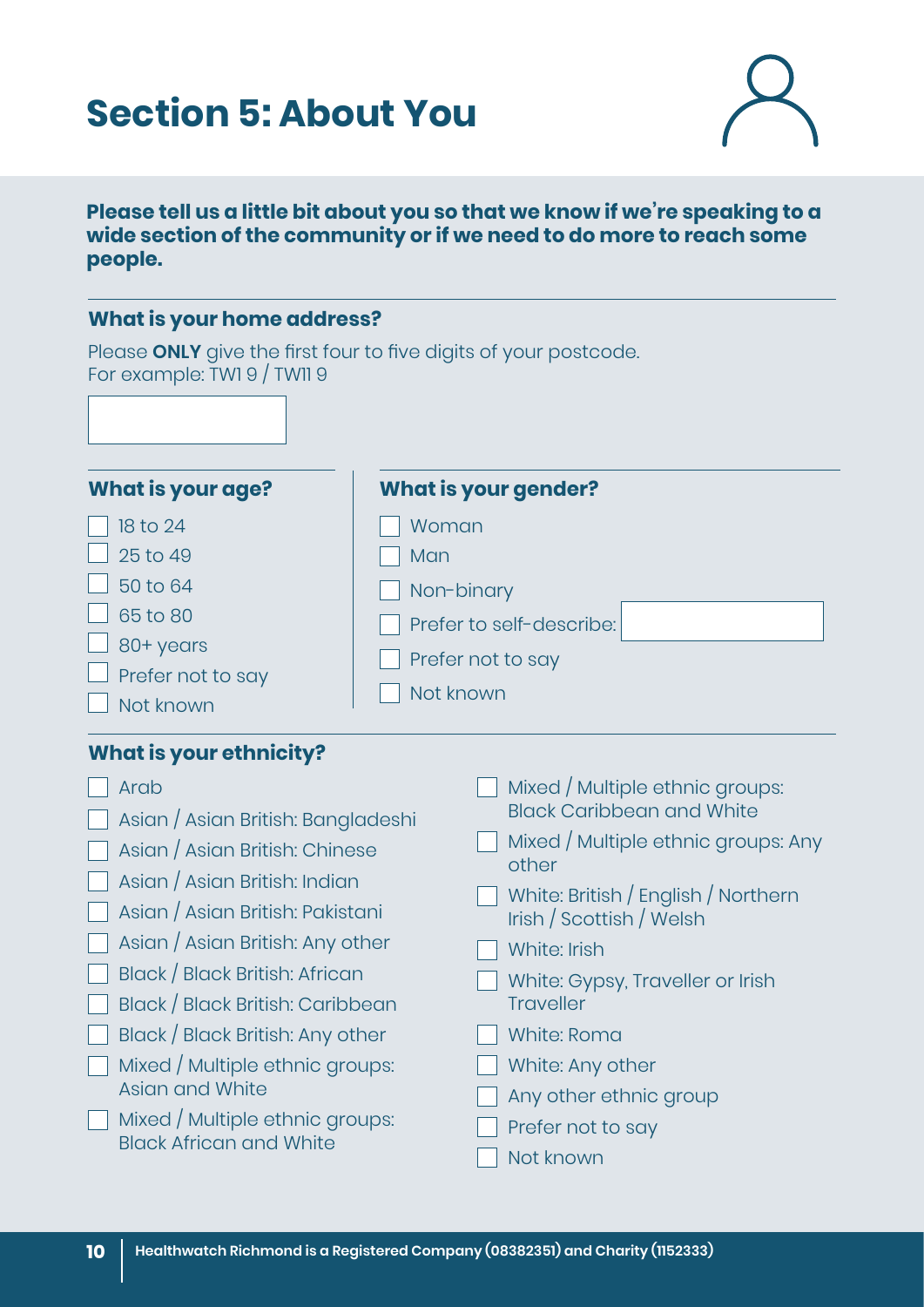| Which of these descriptions best applies to your employment status?                                                                                                                                                                                                                                                                                                                                                  |                                                                                                                                                                                                                                                                                              |
|----------------------------------------------------------------------------------------------------------------------------------------------------------------------------------------------------------------------------------------------------------------------------------------------------------------------------------------------------------------------------------------------------------------------|----------------------------------------------------------------------------------------------------------------------------------------------------------------------------------------------------------------------------------------------------------------------------------------------|
| <b>Student</b><br>In paid employment or self-<br>employment (or away temporarily)<br>On a Government scheme for<br>employment training<br>Looking for paid work or for a<br>Government training scheme<br>Intending to look for work but<br>prevented by temporary sickness<br>or injury or caring                                                                                                                   | Permanently unable to work due to<br>long-term sickness or disability or<br>caring<br>Retired from paid work<br>Looking after the home or family<br>Other, specify:                                                                                                                          |
| <b>What is your occupational status?</b>                                                                                                                                                                                                                                                                                                                                                                             |                                                                                                                                                                                                                                                                                              |
| Not in employment<br>Managerial (Managers have<br>subordinates and do managerial/<br>administrative work).<br>Professional (including other upper<br>white collar employees, such<br>as teachers and doctors but do<br>professional work and typically do<br>not have subordinates).<br>Semi-professional (includes nurses,<br>foremen and technicians, and<br>other intermediate level white-<br>collar employees). | Routine non-manual worker<br>(include non-professional clerical<br>employees and other lower white-<br>collar employees within the social<br>and health services).<br>Manual worker (include work in<br>transport and other technical<br>occupations as well as in cleaning<br>and canteens) |
| Do you have a disability or long term health condition?                                                                                                                                                                                                                                                                                                                                                              |                                                                                                                                                                                                                                                                                              |
| Yes - physical of mobility<br>impairment<br>Yes - sensory impairment<br>Yes - learning disability or<br>difficulties<br>Yes - mental health condition                                                                                                                                                                                                                                                                | Yes - long term condition<br>Yes - other<br><b>No</b><br>Prefer not to say<br><b>Unsure</b>                                                                                                                                                                                                  |
| To what extent do any of your conditions or illnesses reduce your ability<br>to carry out day-to-day activities?<br>a lot<br>a little                                                                                                                                                                                                                                                                                | not limited at all.                                                                                                                                                                                                                                                                          |

**11**